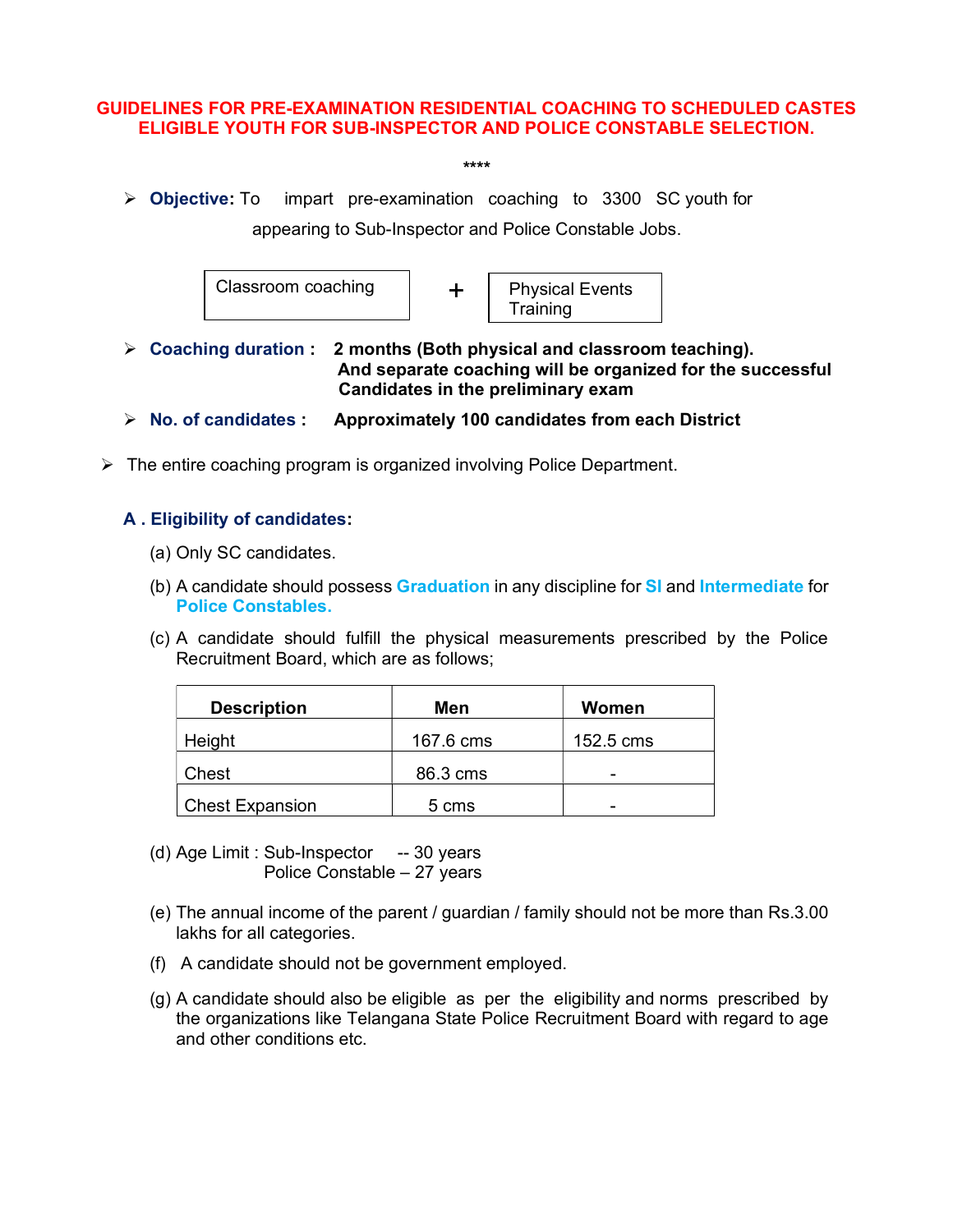## B. Admission Procedure :

The applications are received on the website – http://tsstudycircle.co.in

- $\triangleright$  Selection is based on merit in the qualifying examination.
	- A. Sub-Inspector -- Degree

Qualifying Exam

- **B. Police Constable –Intermediate**
- $\triangleright$  The DSCDO's shall follow the following schedule under the guidance of District Collector and Superintendent of Police for selection of youth for S.I and PC coaching.

| <b>Date</b> | <b>Activity</b>                        | <b>Department</b>         |
|-------------|----------------------------------------|---------------------------|
| 04.04.2022  | <b>Finalization of Training Centre</b> | <b>Police Department</b>  |
| 06.04.2022  | Issue of press release / notification  | <b>District Collector</b> |
|             | by the District                        |                           |
| 07.04.2022  | Receiving of online applications       | <b>SCDD</b>               |
| 12.04.2022  | Last date for receipt of applications  | <b>SCDD</b>               |
| 13.04.2022  | Preparation of merit list based on     | <b>SCDD</b>               |
|             | the marks in the qualifying            |                           |
|             | examination                            |                           |
| 13.04.2022  | Display of merit list at DSCDO         | <b>SCDD</b>               |
|             | office / Communication to the          |                           |
|             | individuals through phone / mail /     |                           |
|             | text msg SMS                           |                           |
| 16.04.2022  | <b>Physical Measurements</b>           | <b>Police Department</b>  |
|             | Verifications                          |                           |
| 16.04.2022  | Verification of documents and issue    | <b>SCDD</b>               |
|             | admission slip to the selected youth   |                           |
|             | with a direction to report in the      |                           |
|             | identified training center.            |                           |
| 18.04.2022  | Commencement of classes                | Police Department + SCDD  |

- > The applicants are advised to browse the website (http://tsstudycircle.co.in)for instructions from time to time.
- $\triangleright$  The candidates shall only fill the online application form available on the website (http://tsstudycircle.co.in).
- $\triangleright$  The Income and Caste certificates of the individuals will be obtained from Mee-Seva database with the help of Aadhar matching with the individual's applications.
- $\triangleright$  The qualifying marks will be verified by the DSCDO at the time of verification of certificates.
- $\triangleright$  Physical attributes will be verified by the Police Department at the time of verification of certificates